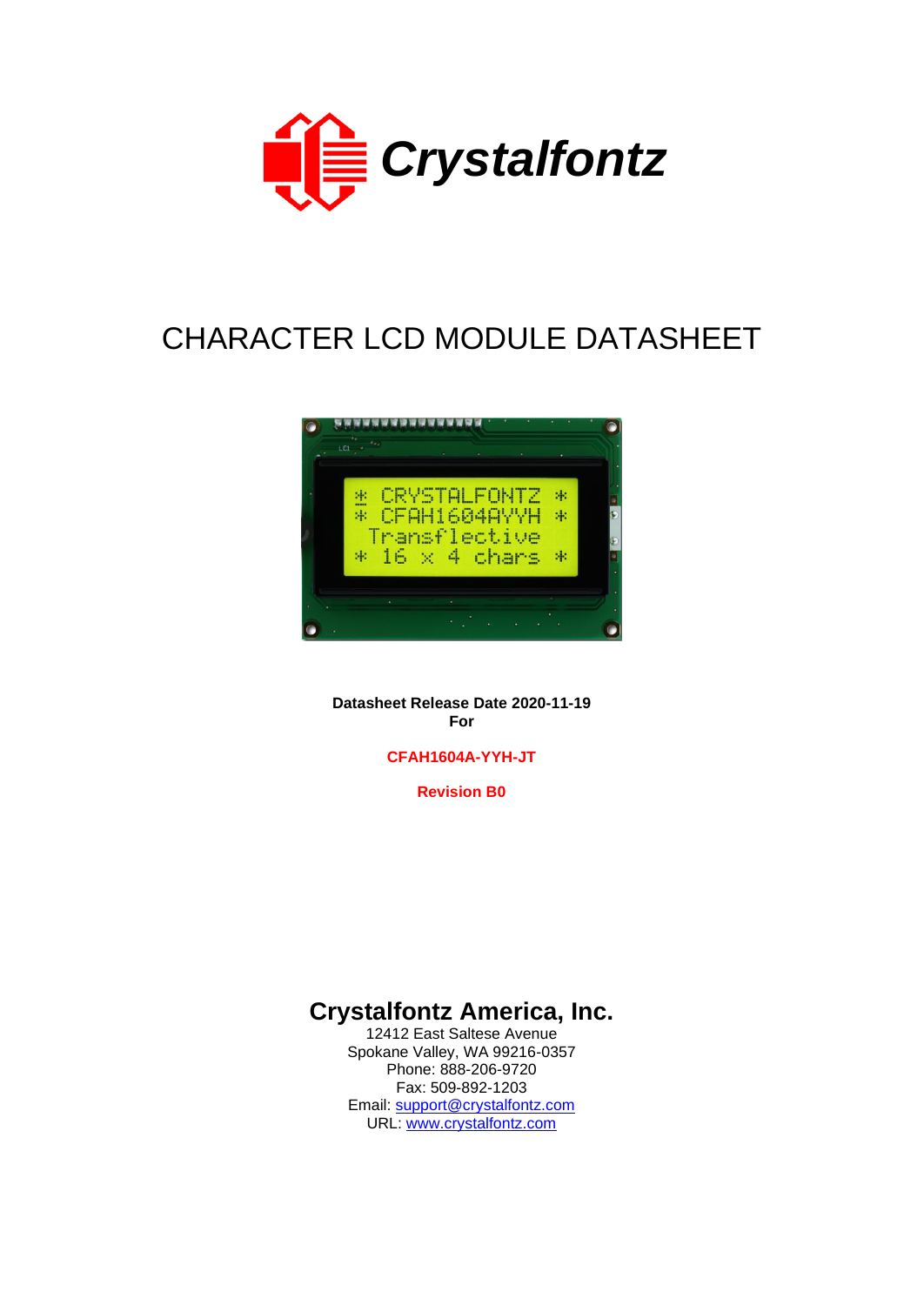

# **CONTENTS**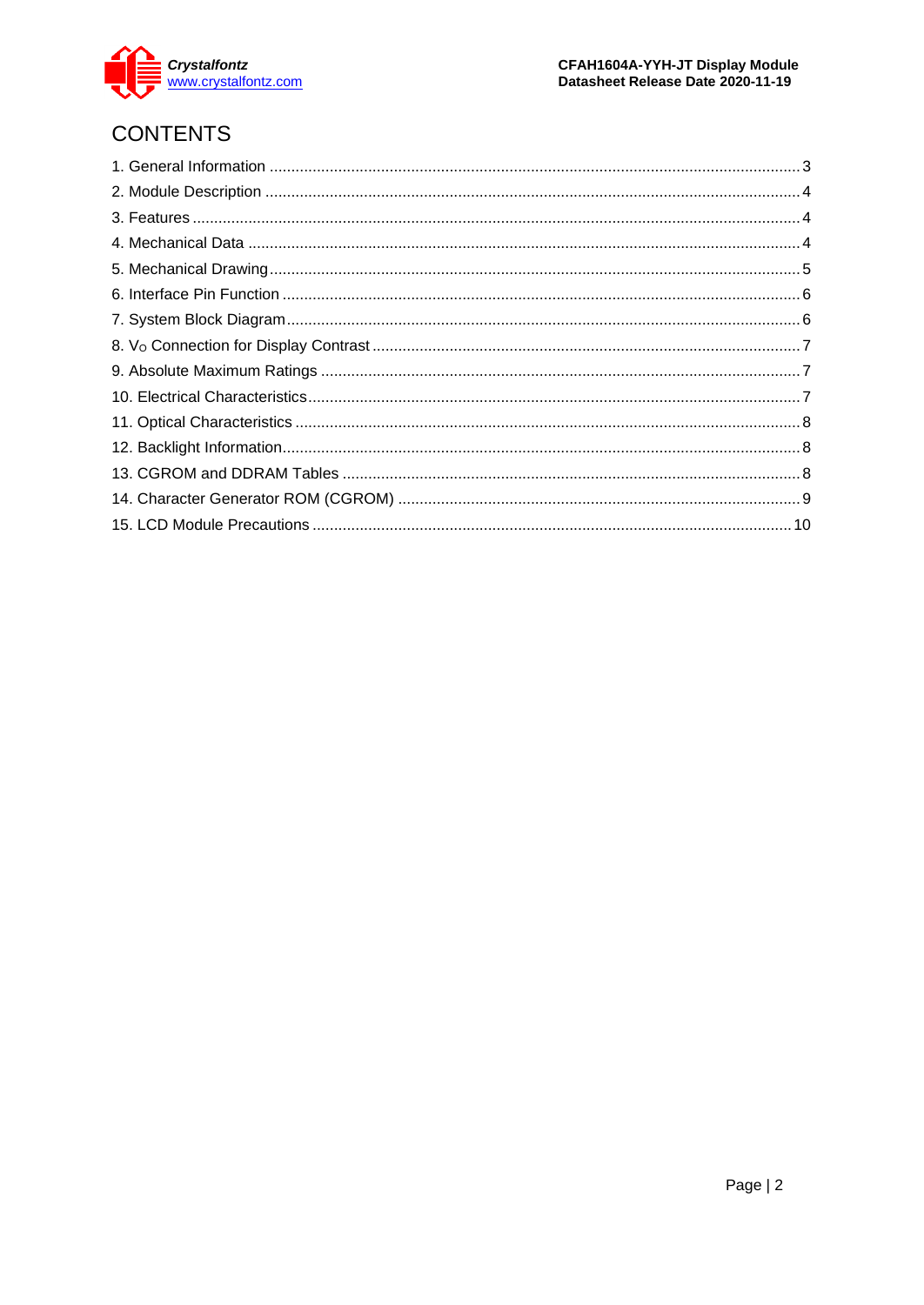

### <span id="page-2-0"></span>**1. General Information**

#### **Datasheet Revision History**

Datasheet Release: **2020-11-19**

Datasheet for the CFAH1604A-YYH-JT character LCD display module.

#### **Product Change Notifications**

You can check for or subscribe to **Part Change Notices** for this display module on our website.

#### **Variations**

Slight variations between lots are normal (e.g., contrast, color, or intensity).

#### **Volatility**

This display module has volatile memory.

#### **Disclaimer**

Certain applications using Crystalfontz America, Inc. products may involve potential risks of death, personal injury, or severe property or environmental damage ("Critical Applications"). CRYSTALFONTZ AMERICA, INC. PRODUCTS ARE NOT DESIGNED, INTENDED, AUTHORIZED, OR WARRANTED TO BE SUITABLE FOR USE IN LIFE-SUPPORT APPLICATIONS, DEVICES OR SYSTEMS OR OTHER CRITICAL APPLICATIONS. Inclusion of Crystalfontz America, Inc. products in such applications is understood to be fully at the risk of the customer. In order to minimize risks associated with customer applications, adequate design and operating safeguards should be provided by the customer to minimize inherent or procedural hazard. Please contact us if you have any questions concerning potential risk applications.

Crystalfontz America, Inc. assumes no liability for applications assistance, customer product design, software performance, or infringements of patents or services described herein. Nor does Crystalfontz America, Inc. warrant or represent that any license, either express or implied, is granted under any patent right, copyright, or other intellectual property right of Crystalfontz America, Inc. covering or relating to any combination, machine, or process in which our products or services might be or are used.

All specifications in datasheets on our website are, to the best of our knowledge, accurate but not guaranteed. Corrections to specifications are made as any inaccuracies are discovered.

Company and product names mentioned in this publication are trademarks or registered trademarks of their respective owners.

Copyright © 2020 by Crystalfontz America, Inc.,12412 East Saltese Avenue, Spokane Valley, WA 99216 U.S.A.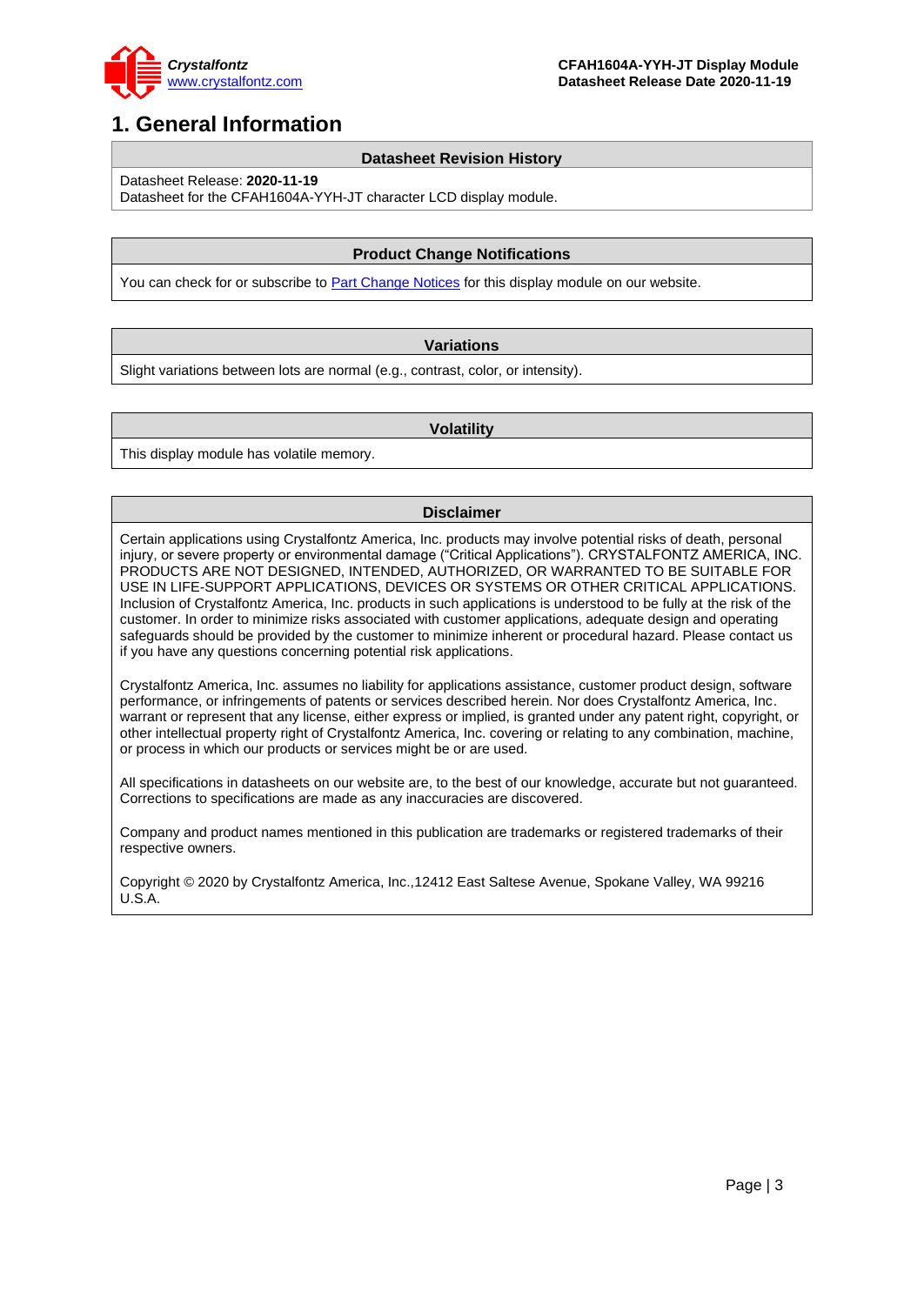

### <span id="page-3-0"></span>**2. Module Description**

This is a 16 character by 4-line LCD display with a yellow-green LED backlight. This display has a built-in Sitronix ST7066U controller. The Sitronix ST7066U built-in controller is compatible with the industry standard Hitachi HD44780 controller.

Please see [Sitronix ST7066U LCD Controller Datasheet](https://www.crystalfontz.com/controllers/Sitronix/ST7066U) for further reference.

### <span id="page-3-1"></span>**3. Features**

- Built-in Controller: ST7066U (or equivalent)
- STN Positive, Yellow-green, Transflective Mode
- +5v Power Supply
- Viewing Direction: 6 o'clock
- 1/16 Duty
- Temperature Operation: -20°C to +70°C
- Storage Operation: -30°C to +80°C
- Interface: 6800, optional SPI / I<sup>2</sup>C

### <span id="page-3-2"></span>**4. Mechanical Data**

| <b>Item</b>              | <b>Specification</b><br>(mm)     | <b>Specification</b><br>(inch, reference) |  |  |  |  |
|--------------------------|----------------------------------|-------------------------------------------|--|--|--|--|
| Overall Width and Height | $87.0$ (W) x 60.0 (H) x 13.6 (D) | $3.425$ (W) x 2.36 (H) x 0.535 (D)        |  |  |  |  |
| Viewing Area             | 62.0 (W) $\times$ 26.0 (H)       | 2.441 (W) x 1.024 (H)                     |  |  |  |  |
| Active Area              | 56.2 (W) x 20.8 (H)              | $2.213$ (W) x 0.819 (H)                   |  |  |  |  |
| Character Size           | 2.95 (W) x 4.75 (H)              | $0.116$ (W) x $0.187$ (H)                 |  |  |  |  |
| <b>Character Pitch</b>   | 3.55 (W) x 5.35 (H)              | $0.139$ (W) x $0.211$ (H)                 |  |  |  |  |
| Dot Size                 | $0.55$ (W) x 0.55 (H)            | $0.022$ (W) x $0.022$ (H)                 |  |  |  |  |
| Dot Pitch                | $0.60$ (W) x $0.60$ (H)          | $0.024$ (W) x $0.024$ (H)                 |  |  |  |  |
| Weight (Typical)         | 59 grams                         | 2.081 ounces                              |  |  |  |  |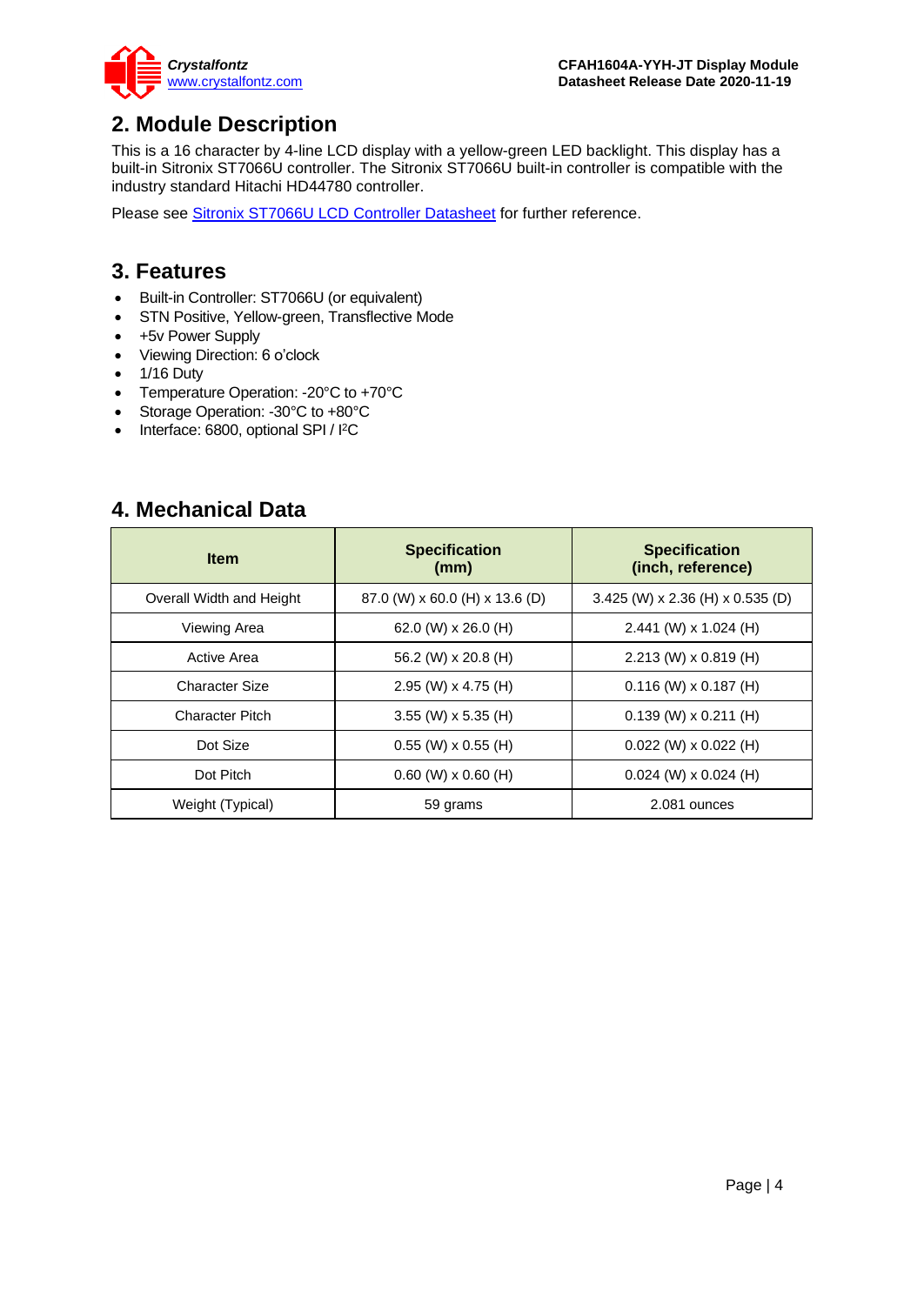

### **5. Mechanical Drawing**

<span id="page-4-0"></span>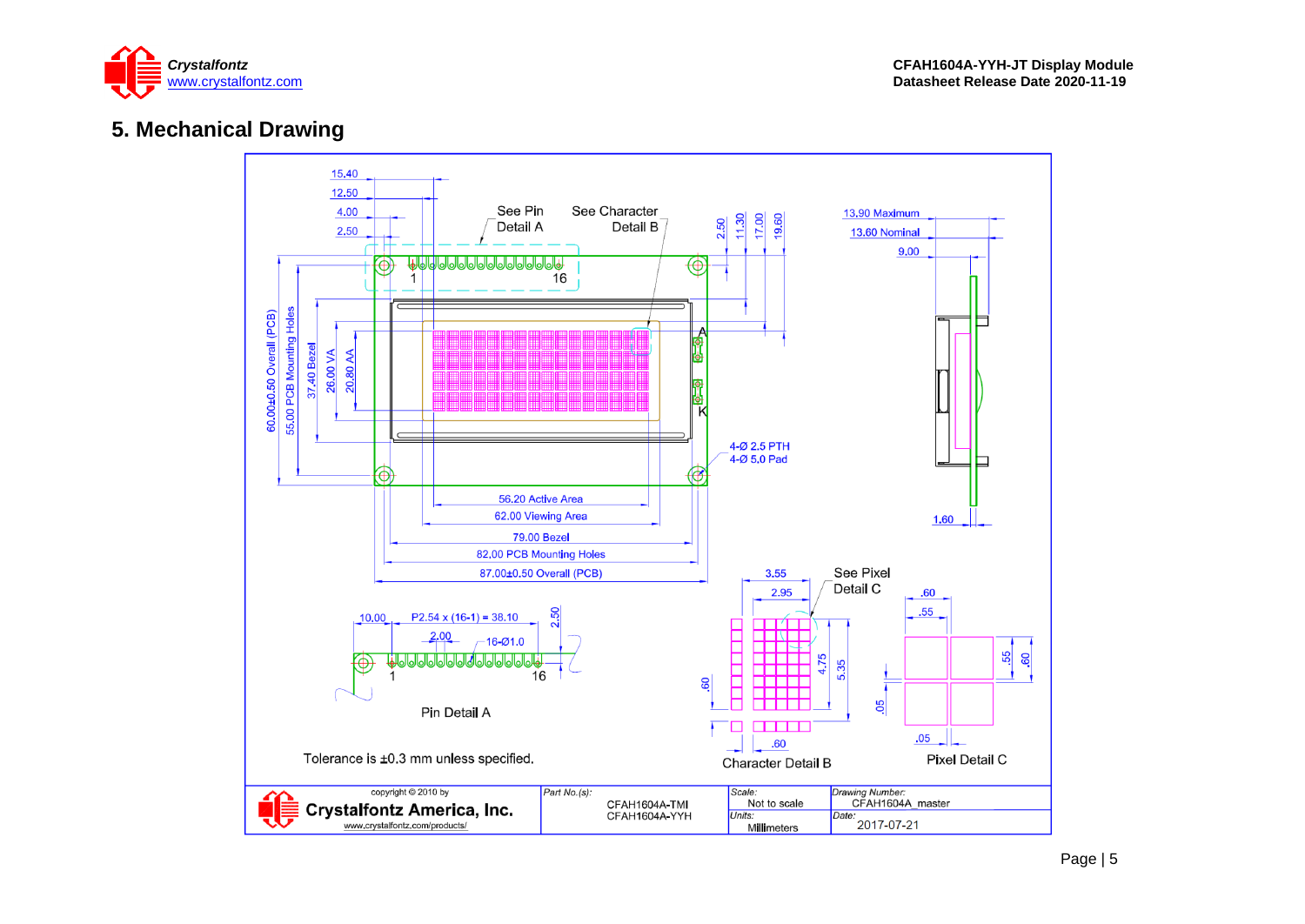

# <span id="page-5-0"></span>**6. Interface Pin Function**

| Pin No.         | <b>Symbol</b>         | Level                | <b>Function</b>                |
|-----------------|-----------------------|----------------------|--------------------------------|
| 1               | Vss                   | 0v                   | Ground                         |
| $\overline{2}$  | <b>V<sub>DD</sub></b> | 5.0 <sub>v</sub>     | Supply Voltage for Logic       |
| 3               | Vo                    | (variable)           | Supply Voltage for LCD         |
| 4               | <b>RS</b>             | H/L                  | H: Data<br>L: Instruction Code |
| 5               | R/W                   | H/L                  | H: Read<br>L: Write            |
| 6               | E                     | $H, H \rightarrow L$ | Chip Enable Signal             |
| $\overline{7}$  | DB <sub>0</sub>       | H/L                  | Data Bus Line                  |
| 8               | DB <sub>1</sub>       | H/L                  | Data Bus Line                  |
| 9               | DB <sub>2</sub>       | H/L                  | Data Bus Line                  |
| 10              | DB <sub>3</sub>       | H/L                  | Data Bus Line                  |
| 11              | DB4                   | H/L                  | Data Bus Line                  |
| 12 <sub>2</sub> | DB <sub>5</sub>       | H/L                  | Data Bus Line                  |
| 13              | DB <sub>6</sub>       | H/L                  | Data Bus Line                  |
| 14              | DB7                   | H/L                  | Data Bus Line                  |
| 15              | A                     | -                    | Power Supply for B/L (+)       |
| 16              | Κ                     |                      | Power Supply for B/L (-)       |

# <span id="page-5-1"></span>**7. System Block Diagram**

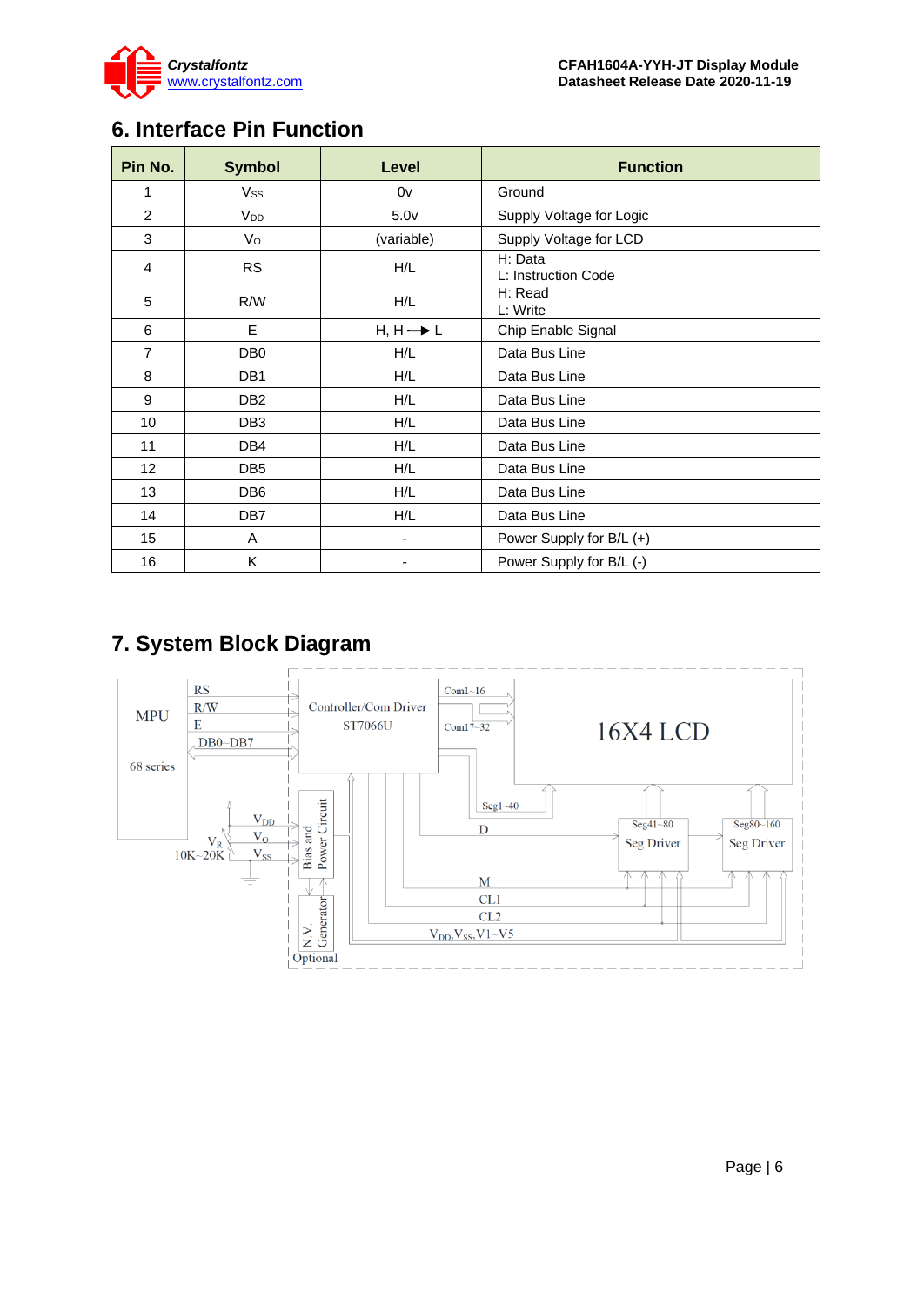

# <span id="page-6-0"></span>**8. V<sup>O</sup> Connection for Display Contrast**

Crystalfontz recommends allowing field adjustment of  $V<sub>O</sub>$  for all designs. The optimal value of  $V<sub>O</sub>$ varies with temperature, variations in  $V_{DD}$ , and viewing angle.  $V_{O}$  will also vary module-to-module and batch-to-batch due to normal manufacturing variations. If exposing adjustments to  $V<sub>O</sub>$  is not possible, Crystalfontz recommends enabling adjustment of  $V<sub>O</sub>$  as part of a product's final test.

Although a potentiometer is shown as a typical connection, V<sub>o</sub> can be driven by a microcontroller, using either a DAC or a filtered PWM. Displays that require V<sub>o</sub> to be negative may require a level shifting circuit.

Start with an initial value of  $V_0 = +1v$  (V<sub>LCD</sub> =  $+4v$ ), and adjust from there.



| <b>Parameter</b>             | <b>Symbol</b>              | <b>Min</b> | <b>Typ</b> | <b>Max</b>      | <b>Unit</b> | <b>Notes</b> |
|------------------------------|----------------------------|------------|------------|-----------------|-------------|--------------|
| Supply Voltage for Logic     | $V_{DD} - V_{SS}$          | $-0.3$     |            | 7               | v           | (1)(2)       |
| Supply Voltage for LCD       | $V_{DD} - V_{O}$           | $-0.3$     |            | 13              | V           | (1)(2)       |
| Input Voltage                | $V_{1}$                    | Vss        |            | V <sub>DD</sub> | ٧           |              |
| <b>Operating Temperature</b> | Тор                        | -20        | -          | $+70$           | °C          |              |
| Storage Temperature          | $\mathsf{T}_{\texttt{ST}}$ | $-30$      |            | $+80$           | °C          |              |

### <span id="page-6-1"></span>**9. Absolute Maximum Ratings**

*Notes:*

*(1) These are stress ratings only. Extended exposure to the absolute maximum ratings listed above may affect device reliability or cause permanent damage.* 

*(2) Functional operation should be restricted to the limits in the Electrical Characteristics table below.*

# <span id="page-6-2"></span>**10. Electrical Characteristics**

| <b>Item</b>               | <b>Symbol</b>                    | <b>Condition</b>         | <b>Min</b>          | <b>Typ</b>               | <b>Max</b>            | <b>Unit</b> |
|---------------------------|----------------------------------|--------------------------|---------------------|--------------------------|-----------------------|-------------|
| Supply Voltage for Logic  | V <sub>DD</sub> -V <sub>SS</sub> |                          | 4.5                 | 5.0                      | 5.5                   | $\vee$      |
|                           |                                  | $Ta=20^{\circ}C$         |                     | ٠                        | 5.7                   |             |
| Supply Voltage for LCD    | $V_{DD} - V_{O}$                 | $Ta = 25^{\circ}C$       | 4.2                 | 4.35                     | 4.5                   | $\vee$      |
|                           |                                  | $Ta=70^{\circ}C$         | 3.7                 |                          | ٠                     |             |
| Input High Voltage        | V <sub>IH</sub>                  | $\overline{\phantom{0}}$ | 0.7 V <sub>DD</sub> | $\overline{\phantom{a}}$ | <b>V<sub>DD</sub></b> | $\vee$      |
| Input Low Voltage         | VIL                              |                          | Vss                 |                          | 0.6                   | $\vee$      |
| Output High Voltage       | <b>V</b> он                      |                          | 3.9                 |                          | <b>V<sub>DD</sub></b> | $\vee$      |
| <b>Output Low Voltage</b> | VOL                              |                          | 0                   | $\overline{\phantom{a}}$ | 0.4                   | V           |
| <b>Supply Current</b>     | <b>I</b> <sub>DD</sub>           | $V_{DD} = 5V$            | 1.0                 | 1.2                      | 1.5                   | mA          |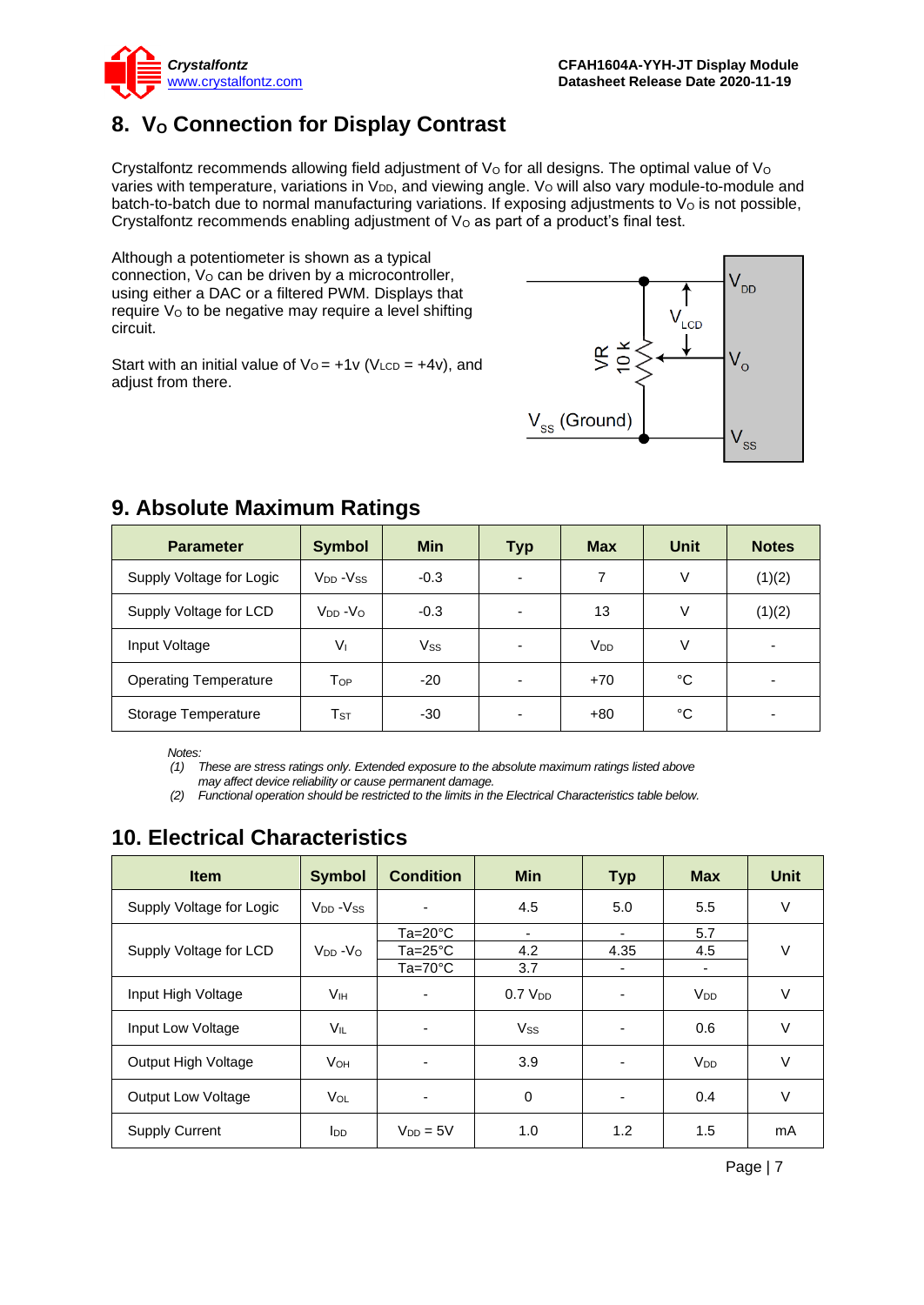

### <span id="page-7-0"></span>**11. Optical Characteristics**

| <b>Item</b>           | <b>Symbol</b> | <b>Condition</b>         | <b>Min</b>               | <b>Typ</b> | <b>Max</b> | Unit                 |
|-----------------------|---------------|--------------------------|--------------------------|------------|------------|----------------------|
|                       |               | CR <sub>2</sub>          |                          |            | 20         | $\phi = 180^\circ$   |
|                       |               | $CR \geq 2$              |                          |            | 40         | $\phi = 0^{\circ}$   |
| View Angle            |               | CR <sub>2</sub>          |                          |            | 30         | $\phi = 90^{\circ}$  |
|                       | θ             | CR <sub>2</sub>          |                          |            | 30         | $\phi = 270^{\circ}$ |
| <b>Contrast Ratio</b> | CR            | $\overline{\phantom{0}}$ | ٠                        | 3          |            |                      |
| Response Time         | T rise        |                          |                          | 150        | 200        | ms                   |
|                       | T fall        | $\overline{\phantom{0}}$ | $\overline{\phantom{0}}$ | 150        | 200        | ms                   |

# <span id="page-7-1"></span>**12. Backlight Information**

| <b>Parameter</b>           | <b>Symbol</b>             | <b>Condition</b>                                         | <b>Min</b>               | <b>Typ</b>               | <b>Max</b> | Unit              | <b>Notes</b>   |
|----------------------------|---------------------------|----------------------------------------------------------|--------------------------|--------------------------|------------|-------------------|----------------|
| <b>Supply Current</b>      | <b>ILED</b>               | $V=4.2v$                                                 | 220<br>198<br>264<br>mA  |                          |            |                   | (1)(2)         |
| Supply Voltage             | V                         | ٠                                                        | 4.0                      | 4.2                      | 4.4        | V                 | $\blacksquare$ |
| Reverse Voltage            | <b>V<sub>R</sub></b>      | ٠                                                        | $\overline{\phantom{a}}$ | $\overline{\phantom{a}}$ | 8          | V                 |                |
| Luminance<br>(without LCD) | $\mathsf{I}_{\mathsf{V}}$ | $IIP=220mA$                                              | 200                      | 240                      | -          | cd/m <sup>2</sup> |                |
| Wave Length                | $\lambda$ p               | $II$ FD=220mA                                            | 568                      | 570                      | 574        | nm                |                |
| <b>LED Lifetime</b>        | ۰                         | I <sub>LED</sub> ≤220mA<br>$25^{\circ}$ C, 50-<br>60% RH | $\overline{\phantom{a}}$ | 100K                     | -          | <b>Hrs</b>        | (1)(2)         |
| Color                      | Yellow-green              |                                                          |                          |                          |            |                   |                |

*Notes:* 

*(1) Supply current minimum value is only for reference since the LED brightness efficiency keeps enhancing.* 

*Current consumption becomes less and less to achieve the same luminance.* 

*(2) Lifetime is defined as the amount of time when the luminance has decayed to <50% of the initial value (100K hours is an estimate for reference only).*

# <span id="page-7-2"></span>**13. CGROM and DDRAM Tables**

Please see [Sitronix ST7066U LCD Controller Datasheet](https://www.crystalfontz.com/controllers/Sitronix/ST7066U) for further reference.

### **13.1. Display Position DDRAM Address**

The following table shows the relationship between the controller's addresses and the corresponding character location on the module

|                      |    |    |    |    |    |    |    |    | 9              |    |    |    | 13             | 14 |    |    |
|----------------------|----|----|----|----|----|----|----|----|----------------|----|----|----|----------------|----|----|----|
| <b>DDRAM Address</b> | 00 | 01 |    | 03 | 04 | 05 | 06 | 07 | 08             | 09 | 0A | 0B | <sub>0</sub> C | 0D | 0F | 0F |
| <b>DDRAM Address</b> | 40 | 41 | 42 | 43 | 44 | 45 | 46 | 47 | 48             | 49 | 4A | 4B | 4C             | 4D |    | 4F |
| <b>DDRAM Address</b> | 14 |    | 16 |    | 18 | 19 | 1A | 1B | 1 <sup>C</sup> | 1D | 1E |    |                |    |    | 23 |
| <b>DDRAM Address</b> | 54 |    | 56 |    | 58 | 59 | 5A | 5B | 5C             | 5D | 5E | 5F | 60             |    |    | 63 |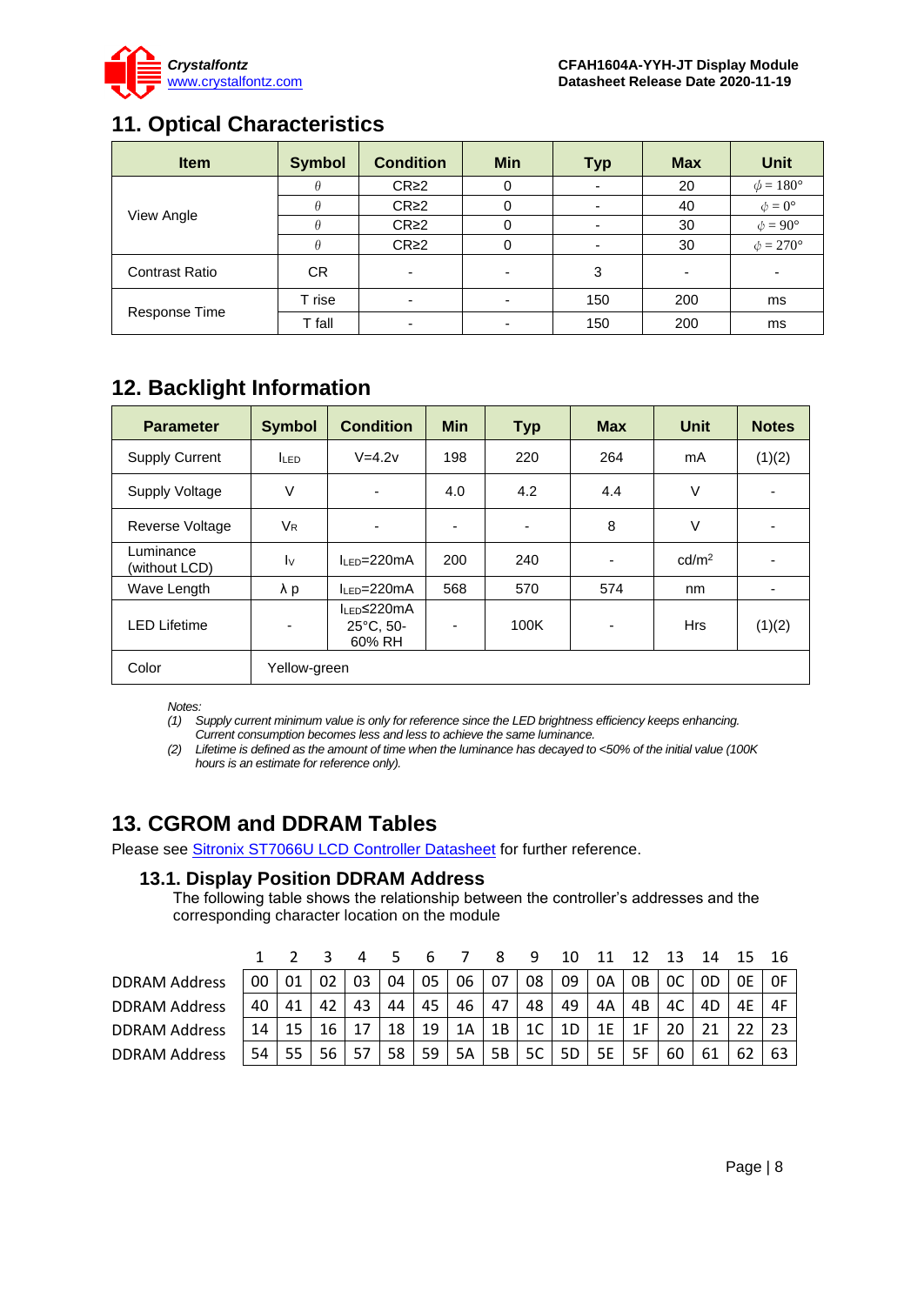

# <span id="page-8-0"></span>**14. Character Generator ROM (CGROM)**

| Upper<br>$\sqrt{4}$ bit    |                         |                                                           |                                                                                                                                                                                                                                                                                                                                                                        |                                                                                                                                                                             |                                                                                                                                                                                                                                  |                                                                                                |                                                           |                                                                                             |                                                                                            |                                                           |                                                                                                                                                                                                                                                                                                                                                                                                               |                                                                             |                                                                      |                                                                                                                                                                                                                         |
|----------------------------|-------------------------|-----------------------------------------------------------|------------------------------------------------------------------------------------------------------------------------------------------------------------------------------------------------------------------------------------------------------------------------------------------------------------------------------------------------------------------------|-----------------------------------------------------------------------------------------------------------------------------------------------------------------------------|----------------------------------------------------------------------------------------------------------------------------------------------------------------------------------------------------------------------------------|------------------------------------------------------------------------------------------------|-----------------------------------------------------------|---------------------------------------------------------------------------------------------|--------------------------------------------------------------------------------------------|-----------------------------------------------------------|---------------------------------------------------------------------------------------------------------------------------------------------------------------------------------------------------------------------------------------------------------------------------------------------------------------------------------------------------------------------------------------------------------------|-----------------------------------------------------------------------------|----------------------------------------------------------------------|-------------------------------------------------------------------------------------------------------------------------------------------------------------------------------------------------------------------------|
| Lower <sup></sup><br>4 bit |                         |                                                           |                                                                                                                                                                                                                                                                                                                                                                        |                                                                                                                                                                             |                                                                                                                                                                                                                                  |                                                                                                |                                                           | LLLL  LLLH  LLHL  LLHH  LHLL  LHLH  LHHL  LHHH HLLL  HLLH  HLHL  HLHH HHLL  HHLH HHHL  HHHH |                                                                                            |                                                           |                                                                                                                                                                                                                                                                                                                                                                                                               |                                                                             |                                                                      |                                                                                                                                                                                                                         |
| LLLL                       | CG<br><b>RAM</b><br>(1) |                                                           | ある物<br>ъă<br><b>B</b> B B                                                                                                                                                                                                                                                                                                                                              |                                                                                                                                                                             | でもちゃってももちゃっとしていません。<br>このもちゃっともちゃっとしています。<br>このもちゃっとしています。<br>このもちゃっとしています。                                                                                                                                                      | $\overline{\overline{u}}_{\overline{u}}$                                                       | もちもち<br>もちもも<br>う<br>¥,                                   |                                                                                             |                                                                                            | 555555                                                    | 686B<br>i<br>Para<br><b>SS</b>                                                                                                                                                                                                                                                                                                                                                                                | 西西西<br><b>DE 10</b><br>aan <sub>a</sub>                                     | <b>まった あおのか</b><br>そっかり おおのか                                         |                                                                                                                                                                                                                         |
| <b>LLLH</b>                | (2)                     | <b>BRAS</b><br>監                                          | <b>B</b><br>Bananan                                                                                                                                                                                                                                                                                                                                                    |                                                                                                                                                                             | ್ರಾನ್ ನಡೆದಿದ್ದ<br>ಪ್ರಸ್ತುಪ್ರಸ್ತು ನಡೆದಿದ್ದಾರೆ<br>ಪ್ರಸ್ತುಪ್ರಸ್ತು ನಡೆದಿದ್ದು<br>ಪ್ರಸ್ತುಪ್ರಸ್ತುಪ್ರಸ್ತು                                                                                                                                | 电影图<br>a,                                                                                      | 50<br>$\sim 25$                                           |                                                                                             | ana<br>Baa                                                                                 | ana<br>a aana<br>a aana                                   | Ð<br>ものです。<br>その意味です。<br>ちゃの意味です。                                                                                                                                                                                                                                                                                                                                                                             | ъ<br>$\begin{bmatrix} a \\ b \\ d \end{bmatrix}$                            | 45. 150                                                              | - 1978年 - 1978年 - 1978年<br>西安町南部<br>西安町南部 - 1978年 - 1978年                                                                                                                                                               |
| LLHL                       | (3)                     | an<br>B                                                   | $\begin{picture}(20,20) \put(0,0){\line(1,0){155}} \put(15,0){\line(1,0){155}} \put(15,0){\line(1,0){155}} \put(15,0){\line(1,0){155}} \put(15,0){\line(1,0){155}} \put(15,0){\line(1,0){155}} \put(15,0){\line(1,0){155}} \put(15,0){\line(1,0){155}} \put(15,0){\line(1,0){155}} \put(15,0){\line(1,0){155}} \put(15,0){\line(1,0){155}} \$<br>ganan anan<br>Bandara |                                                                                                                                                                             | ಕ್ಷಕ್ಷಕ್ಷ ಕಾಶ್ಮಾನ<br>ಕ್ಷಕ್ಷ ಕ್ಷತ್ರಕ್ಷ ಕ್ಷತ್ರ<br>ಕ್ಷಕ್ಷ ಕ್ಷಕ್ಷ ಕ್ಷತ್ರಕ್ಷ ಕ್ಷ<br>ಕ್ಷಕ್ಷ ಕ್ಷತ್ರಕ್ಷ ಕ್ಷ                                                                                                                              | ್ ಕಾಶ್<br>ಕಾಶ್ವಾರಕ್ಕೆ ಕಾಶ್ಮ<br>ಕಾಶ್ಮಾನಕ್ಕೆ ಕಾಶ್ಮಾನಕ್ಕೆ                                         | 石田                                                        |                                                                                             | as<br>Ban                                                                                  | P.<br>a<br>Baasa                                          | anaa<br>aaa a                                                                                                                                                                                                                                                                                                                                                                                                 | ì.<br>L.                                                                    | dass)<br>数数数                                                         | 555<br><b>やややっ 愛のもの</b>                                                                                                                                                                                                 |
| LLHH                       | (4)                     | agaan<br>Baasa<br>Baasa<br>ninin<br>B                     | $\begin{array}{c} \sigma \sigma \sigma \sigma \sigma \\ \sigma \end{array}$<br>$\mathbf{u}_{\mathbf{u}_{\mathbf{u}}}$<br><b>BBB</b>                                                                                                                                                                                                                                    | $\frac{1}{\sqrt{2\pi}}\int_0^1\frac{1}{\sqrt{2\pi}}\,d\mu$<br>$\begin{bmatrix} 1 & 0 & 0 \\ 0 & 0 & 0 \\ 0 & 0 & 0 \\ 0 & 0 & 0 \\ 0 & 0 & 0 \\ 0 & 0 & 0 \\ \end{bmatrix}$ | 動物物物<br>ess si<br><b>BBBB</b>                                                                                                                                                                                                    | <b>BLOCK</b><br>u,<br><b>EEE</b>                                                               | 医后后<br><b>Ban</b><br>5555                                 |                                                                                             | l<br>Baa                                                                                   | $\mathbf{e}^{\mathbf{e}^{\mathbf{e}}}$                    | 表記号<br>angela<br>a                                                                                                                                                                                                                                                                                                                                                                                            | 33335                                                                       | 动物管                                                                  | ござっこう もちちち あもある<br>ちちちちち ちちち ちちもち<br>ちちちち ちちちち ちちょう                                                                                                                                                                     |
| LHLL                       | (5)                     | s Baa<br>$\blacksquare$<br>su.                            | ್ಟ್ ಪ್ರಶಸ್ತಿ ಪ್ರಶಸ್ತಿ<br>ಕಾಲ್ಕಾರ ಪ್ರಶಸ್ತಿ ಪ್ರಶಸ್ತಿ<br>ಕಾಲ್ಕಾರ ಪ್ರಶಸ್ತಿ                                                                                                                                                                                                                                                                                                 |                                                                                                                                                                             | a a ann an                                                                                                                                                                                                                       | <b>CONTRACTOR</b><br>RESERVACIÓNS<br>RESERVACIÓNS                                              |                                                           |                                                                                             | $\mathbf{e}^{\mathbf{e}_1}$                                                                | 55555                                                     | aasaasa<br>a                                                                                                                                                                                                                                                                                                                                                                                                  |                                                                             |                                                                      | ರ ಪ್ರಮುಖ<br>ಪ್ರಮುಖ ಮಾಡಿದ ಪ್ರಮುಖ<br>ಪ್ರಮುಖ ಪ್ರಮುಖ ಪ್ರಮುಖ<br>ಪ್ರಮುಖ ಪ್ರಮುಖ                                                                                                                                                |
| LHLH                       | (6)                     | BB.<br>$\blacksquare$<br>$\mathbf{r}$<br>аń.<br>$\bullet$ |                                                                                                                                                                                                                                                                                                                                                                        |                                                                                                                                                                             | ದ ಕಾರ್ಯಕರ್ತರ ಕಾರಣಕ್ಕೆ ಮಾಡಬೇಕಿದ್ದ ಕಾರಣಕ್ಕೆ ಮಾಡಿದ ಕಾರಣಕ್ಕೆ ಮಾಡಬೇಕಿದ್ದ ಮಾಡಿದ ಮಾಡಿದ ಮಾಡಿದ ಮಾಡಬೇಕಿದ್ದ ಮಾಡಿದ ಮಾಡಿದ ಮ<br>ಕಾರಣ ಕಾರಣಕ್ಕೆ ಮಾಡಬೇಕಿದ್ದ ಮಾಡಿದ ಮಾಡಿದ ಮಾಡಿದ ಮಾಡಿದ ಮಾಡಿದ ಮಾಡಿದ ಮಾಡಿದ ಮಾಡಿದ ಮಾಡಿದ ಮಾಡಿದ ಮಾಡಿದ ಮಾಡಿದ ಮಾಡಿದ ಮಾಡಿದ ಮ | ಕಾರ್ಯಕ್ರಮ ಕಾರ್ಯಕ್ರಮ<br>  ಕಾರ್ಯಕ್ರಮ ಕಾರ್ಯಕ್ರಮ<br>  ಕಾರ್ಯಕ್ರಮ ಕಾರ್ಯಕ್ರಮ<br>  ಕಾರ್ಯಕ್ರಮ ಕಾರ್ಯಕ್ರಮ |                                                           |                                                                                             | 쁣                                                                                          | a a<br>aaaaaa<br>aaaaaa                                   | a<br>Bagaa<br>Bagaa<br>$\begin{array}{c} \mathbf{e}_{B} \\ \mathbf{e}_{B} \\ \end{array}$                                                                                                                                                                                                                                                                                                                     | a<br>a<br>aaaaa<br>a                                                        |                                                                      | ъ<br>ಕ್ಷ್ಮಿ ಕಾರ್ಯಕ್ಷ<br>ಕ್ಷ್ಮಿ ಕಾರ್ಯಕ್ಷ<br>ಕ್ಷ್ಮಿ ಕ್ಷ್ಮಿ ಕ್ಷ್ಮಿ ಕ್ಷ್ಮಿ                                                                                                                                                  |
| <b>LHHL</b>                | (7)                     | a a<br>g.<br><b>B</b><br>$\mathbf{r}_q$<br>i s            | a u<br><b>DBB</b>                                                                                                                                                                                                                                                                                                                                                      | 「ももももももももももの」<br>「ももももももももし」<br>「たちにもしている」                                                                                                                                  | ಕಾರ ಕಾರ್ಯ ಕಾರ್ಯ ಕಾರ್ಯ<br>ಕಾರ್ಯ ಕಾರ್ಯ ಕಾರ್ಯ<br>ಕಾರ್ಯ ಕಾರ್ಯ ಕಾರ್ಯ<br>ಕಾರ್ಯ ಕಾರ್ಯ                                                                                                                                                   | <b>Pa</b>                                                                                      | 医医                                                        |                                                                                             | ささささき<br>ささささき<br>ちゃっち                                                                     | anana<br>Banan<br>Banan                                   |                                                                                                                                                                                                                                                                                                                                                                                                               |                                                                             |                                                                      | <b>Read</b><br>Base                                                                                                                                                                                                     |
| LHHH                       | (8)                     | ្ធិ                                                       | <b>BREER</b><br>o,<br>ъ.<br>e die                                                                                                                                                                                                                                                                                                                                      |                                                                                                                                                                             |                                                                                                                                                                                                                                  | きちちきもう<br>しちもちちち<br>ちちもち<br>붑                                                                  | ъ.<br>asaa<br>a<br>asaa                                   |                                                                                             | 35555<br>$\begin{array}{c} \mathbf{g}_{\mathbf{B}} \\ \mathbf{g}_{\mathbf{B}} \end{array}$ |                                                           |                                                                                                                                                                                                                                                                                                                                                                                                               | <b>BBB</b><br>a<br>Ganad<br>G <sub>an</sub> a<br>$\mathbf{s}^{\mathrm{th}}$ | nang<br>Pang<br>動物物                                                  | $\begin{array}{c} \mathbf{a} \\ \mathbf{b} \\ \mathbf{c} \end{array}$                                                                                                                                                   |
| <b>HLLL</b>                | (1)                     | a <sup>aaa</sup> a<br>a                                   |                                                                                                                                                                                                                                                                                                                                                                        |                                                                                                                                                                             |                                                                                                                                                                                                                                  |                                                                                                | <b>西</b> 西<br>J.                                          |                                                                                             | a<br>aaaa<br>a                                                                             | a <sup>aaa</sup> a<br>.<br>ъ<br>$\mathbf{e}^{\mathbf{e}}$ | a<br>Paga<br>Paga<br>e este<br>Lega<br>a.<br>e.                                                                                                                                                                                                                                                                                                                                                               | - ももももも もう こうしょう しゅうしょう しゅうしょう しゅうしょう しゅうしゅ しゅうしょう しゅうしゃ しゅうしゃ              | $\begin{matrix} \mathbf{r} \\ \mathbf{r} \\ \mathbf{r} \end{matrix}$ | .<br>na an<br>Daoin                                                                                                                                                                                                     |
| HLLH                       | (2)                     | $\overline{\bullet}_{\bf s}$<br>י<br>פופ<br>$\mathbf{r}$  | 动物物<br>a<br>Baasa<br>$\mathbf{e}^{\mathbf{u}}$                                                                                                                                                                                                                                                                                                                         | 化密度密度<br>-5.                                                                                                                                                                | asa<br>a<br>asa                                                                                                                                                                                                                  | ъ<br>きききき                                                                                      | фþ.<br><b>Bobb</b><br>動動動                                 |                                                                                             | 風歌                                                                                         | a<br>anaaa<br>a                                           | $\begin{array}{c c} \hline \rule{0pt}{2ex} \rule{0pt}{2ex} \rule{0pt}{2ex} \rule{0pt}{2ex} \rule{0pt}{2ex} \rule{0pt}{2ex} \rule{0pt}{2ex} \rule{0pt}{2ex} \rule{0pt}{2ex} \rule{0pt}{2ex} \rule{0pt}{2ex} \rule{0pt}{2ex} \rule{0pt}{2ex} \rule{0pt}{2ex} \rule{0pt}{2ex} \rule{0pt}{2ex} \rule{0pt}{2ex} \rule{0pt}{2ex} \rule{0pt}{2ex} \rule{0pt}{2ex} \rule{0pt}{2ex} \rule{0pt}{2ex} \rule{0pt}{2ex} \$ | e een<br>Eenen<br>Eenen                                                     | ¦ee §                                                                | anang<br>Pangang<br>Manang<br>動物物                                                                                                                                                                                       |
| <b>HLHL</b>                | (3)                     | a<br>angan<br>a                                           | as<br>Sa<br>а.<br>ss                                                                                                                                                                                                                                                                                                                                                   |                                                                                                                                                                             | ್ ಕಾಂಡಿದ ಪ್ರಮಾಣ<br>ಕಾಂಡಿದಿರುವ ಪ್ರಮಾಣ<br>ಕಾಂಡಿದ ಪ್ರಮಾಣ<br>a<br>Baasa                                                                                                                                                              | 睯<br>aasa<br>a<br>ъ.<br>$\mathbf{R}$ .                                                         | *****<br>**<br>as<br>Baana                                |                                                                                             | <b>BORGE</b><br>BURGE BORGE<br>BURGE BORGE<br>BURGE BORGE                                  |                                                           |                                                                                                                                                                                                                                                                                                                                                                                                               | も もち もう しょう しょう しょう しょうしょう しょうしょう しょうしょう しょうしょう                             | $\mathbf{r}$<br>a<br>Barangan<br>e a si                              | anges<br>Peges<br>Peges                                                                                                                                                                                                 |
| HLHH                       | (4)                     | U,<br>e ee<br>Beeg<br>B                                   | an.<br>Ba<br>a a<br>a                                                                                                                                                                                                                                                                                                                                                  | ಕ್ತ ಕು ಕುಕು<br>ಕುಕು ಕುಕು<br>ಕಾಕು ಕುಕು ಕುಕು<br>ಕುಕು ಕುಕು                                                                                                                     |                                                                                                                                                                                                                                  | acacaa<br>a<br>a                                                                               | 馬<br>g,<br>$\begin{array}{cc} a & a \\ b & b \end{array}$ |                                                                                             | <b>あきものです</b><br>あきものです<br>も                                                               |                                                           | ್ಯ ಕಾಲಾರ ಮಾಡಿದರ ಮಾಡಿದರ ಮಾಡಿದರ ಮಾಡಿದರ ಮಾಡಿದರ ಮಾಡಿದರ ಮಾಡಿದರ ಮಾಡಿದರ ಮಾಡಿದರ ಮಾಡಿದರ ಮಾಡಿದರ ಮಾಡಿದರ ಮಾಡಿದ ಮಾಡಿದ ಮಾಡಿದ<br>ಮಾಡಿದರ ಮಾಡಿದರ ಮಾಡಿದರ ಮಾಡಿದರ ಮಾಡಿದರ ಮಾಡಿದರ ಮಾಡಿದರ ಮಾಡಿದರ ಮಾಡಿದರ ಮಾಡಿದರ ಮಾಡಿದರ ಮಾಡಿದರ ಮಾಡಿದರ ಮಾಡಿದರ ಮಾಡಿದ ಮಾಡಿದ<br>                                                                                                                                                                           |                                                                             | e e<br>e                                                             | ngaan<br>gaan<br>a                                                                                                                                                                                                      |
| <b>HHLL</b>                | (5)                     | ÷.                                                        |                                                                                                                                                                                                                                                                                                                                                                        |                                                                                                                                                                             | ್ ಕಾಂಡಿ ಪ್ರಶಾಸ<br>ಕಾಂಡಿದ ಪ್ರಶಾಸ<br>ಪ್ರಶಾಸ ಪ್ರಶಾಸ ಪ                                                                                                                                                                               | <b>BREAK</b>                                                                                   | 198888                                                    |                                                                                             |                                                                                            |                                                           |                                                                                                                                                                                                                                                                                                                                                                                                               |                                                                             |                                                                      | ಿ ಎಂಬ ಎಲ್ಲಾ ಬಿಡುವು ಕೆಲ್ಲಾ ಮಾಡಿದ್ದರು.<br>ಕಾಲಕಾರ್ ಎಲ್ಲಾ ಪ್ರಶಸ್ತಿ ಪ್ರತಿಭಟನೆಯನ್ನು ನಿರ್ಮಾಣವಾಗಿ ನಡೆದಿದ್ದರು.<br>ಕಾಲಕಾರ್ ಪ್ರಶಸ್ತಿ ಪ್ರಶಸ್ತಿ ಪ್ರಶಸ್ತಿ ಪ್ರಶಸ್ತಿ ಪ್ರಶಸ್ತಿ ಪ್ರಶಸ್ತಿ ಪ್ರಶಸ್ತಿ ಪ್ರಶಸ್ತಿ ಪ್ರಶಸ್ತಿ ಪ್ರಶಸ್ತಿ ಪ್ರಶಸ್ತಿ ಪ್ರ |
| <b>HHLH</b>                | (6)                     | 动物动物物                                                     |                                                                                                                                                                                                                                                                                                                                                                        | 1000                                                                                                                                                                        | <b>のこともある</b><br>あたりあるものもの                                                                                                                                                                                                       | 9999                                                                                           |                                                           |                                                                                             | 55556                                                                                      |                                                           |                                                                                                                                                                                                                                                                                                                                                                                                               |                                                                             |                                                                      |                                                                                                                                                                                                                         |
| <b>HHHL</b>                | (7)                     | à.                                                        |                                                                                                                                                                                                                                                                                                                                                                        | 医胃肠炎                                                                                                                                                                        |                                                                                                                                                                                                                                  | ta<br>Ba                                                                                       |                                                           |                                                                                             | 9885<br>asse                                                                               |                                                           |                                                                                                                                                                                                                                                                                                                                                                                                               |                                                                             |                                                                      |                                                                                                                                                                                                                         |
| <b>HHHH</b>                | (8)                     |                                                           | ある物                                                                                                                                                                                                                                                                                                                                                                    | 动物物                                                                                                                                                                         | 数数数数数                                                                                                                                                                                                                            | 医肋肋                                                                                            |                                                           |                                                                                             | ī,<br>a a a<br>s.                                                                          | 見数                                                        |                                                                                                                                                                                                                                                                                                                                                                                                               |                                                                             |                                                                      |                                                                                                                                                                                                                         |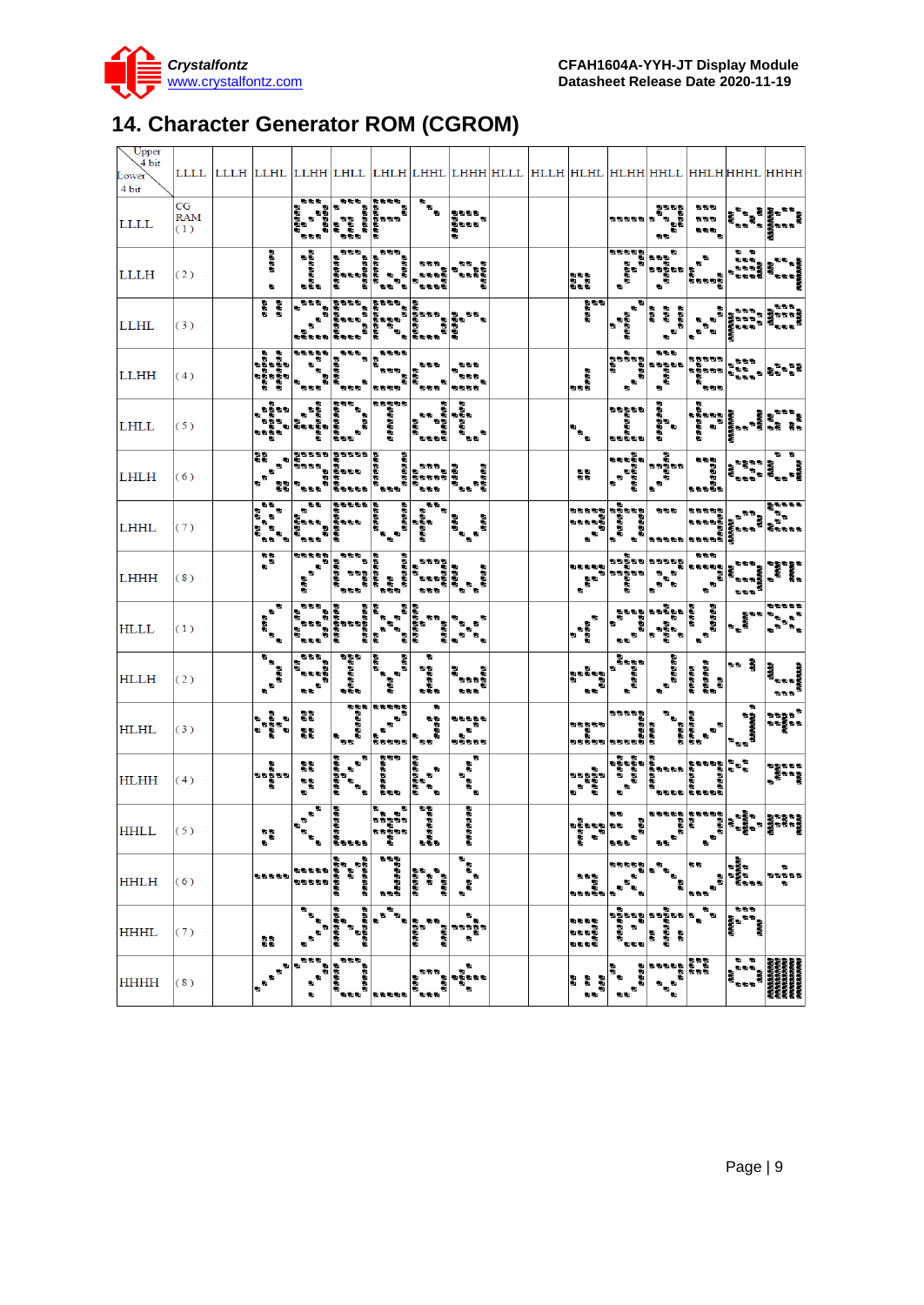

# <span id="page-9-0"></span>**15. LCD Module Precautions**

The precautions below should be followed when using LCD modules to help ensure personal safety, module performance, and compliance of environmental regulations.

### **15.1. Modules**

- Avoid applying excessive shocks to module or making any alterations or modifications to it.
- Do not make extra holes on the printed circuit board, modify its shape or change the components of LCD display module.
- Do not disassemble the LCD display module.
- Do not operate the LCD display module above the absolute maximum rating.
- Do not drop, bend or twist the LCD display module.
- Soldering: only to the I/O terminals.
- Store in an anti-static electricity container and clean environment.
- It is common to use the "screen saver" to extend the lifetime of the LCD display module.
	- $\circ$  Do not use the fixed information for long periods of time in real application.
	- o Do not use fixed information in LCD panel for long periods of time to extend "screen burn" effect time.
- Crystalfontz has the right to change the passive components, including R3, R6 & backlight adjust resistors. (Resistors, capacitors and other passive components will have different appearance and color caused by the different supplier.)
- Crystalfontz have the right to change the PCB Rev. (In order to satisfy the supplying stability, management optimization and the best product performance, etc., under the premise of not affecting the electrical characteristics and external dimensions, Crystalfontz has the right to modify the version.).

### **15.2. Handling Precautions**

- Since the display panel is made of glass, do not apply mechanical impacts such as dropping from a high position.
- If the display panel is accidently broken, and the internal organic substance leaks out, be careful not to inhale or touch the organic substance.
- If pressure is applied to the display surface or its neighborhood of the LCD display module, the cell structure may be damaged, so be careful not to apply pressure to these sections.
- The polarizer covering the surface of the LCD display module is soft and can be easily scratched. Please be careful when handling the LCD display module.
- Clean the surface of the polarizer covering the LCD display module if it becomes soiled using following adhesion tape.
	- o Scotch Mending Tape No. 810 or an equivalent
	- o Never breathe the soiled surface or wipe the surface using a cloth containing solvent such as ethyl alcohol, since the surface of the polarizer will become cloudy.
	- o The following liquids/solvents may spoil the polarizer:
		- Water
		- **Ketone**
		- Aromatic Solvents
- Hold the LCD display module very carefully when placing the LCD display module into the system housing.
- Do not apply excessive stress or pressure to the LCD display module. And, do not over bend the film with electrode pattern layouts. These stresses will influence the display performance. Also, be sure to secure the sufficient rigidity for the outer cases.



Page | 10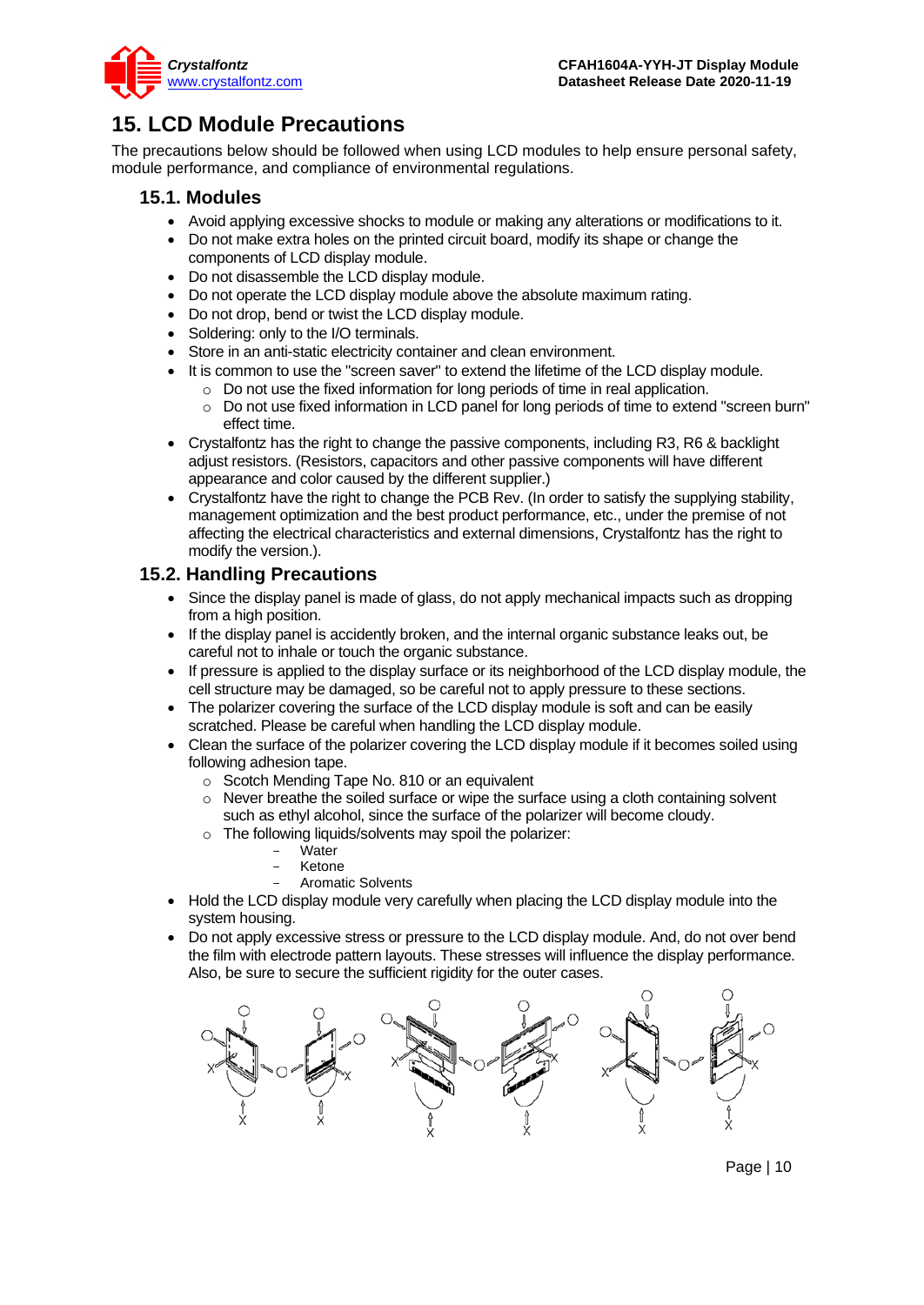

- Do not apply stress to the LSI chips and the surrounding molded sections.
- Do not disassemble or modify the LCD display module.
- Do not apply input signals while the logic power is off.
- Pay sufficient attention to the working environments when handing the LCD display module to prevent occurrence of element breakage accidents by static electricity.
	- o Be sure to make human body grounding when handling LCD display modules.
	- o Be sure to ground tools to use for assembly such as soldering irons.
	- $\circ$  To suppress generation of static electricity, avoid carrying out assembly work under dry environments.
	- $\circ$  Protective film is being applied to the surface of the display panel of the LCD display module. Be careful since static electricity may be generated when exfoliating the protective film.
- Protection film is being applied to the surface of the display panel and removes the protection film before assembling it. At this time, if the LCD display module has been stored for a long period of time, residue adhesive material of the protection film may remain on the surface of the display panel after the film has been removed. In such a case, remove the residue material by the method discussed above.
- If electric current is applied when the LCD display module is being dewed or when it is placed under high humidity environments, the electrodes may become corroded. If this happens proceed with caution when handling the LCD display module.

#### **15.3. Storage Precautions**

- When storing the LCD display modules put them in static electricity preventive bags to avoid exposure to direct sunlight and fluorescent lamps. Also avoid high temperature and high humidity environments and low temperatures (less than 0°C) environments. (We recommend you store these modules in the packaged state when they were shipped from Crystalfontz). Be careful not to let water drops adhere to the packages or bags, and do not let dew gather on them.
- If electric current is applied when water drops are adhering to the surface of the LCD display module the LCD display module may have become dewed. If a dewed LCD display module is placed under high humidity environments it may cause the electrodes to become corroded. If this happens proceed with caution when handling the LCD display module.

### **15.4. Designing Precautions**

- The absolute maximum ratings are the ratings that cannot be exceeded for LCD display module. If these values are exceeded, panel damage may happen.
- To prevent occurrence of malfunctioning by noise pay attention to satisfy the V<sub>II</sub> and V<sub>IH</sub> specifications and, at the same time, to make the signal line cable as short as possible.
- We recommend that you install excess current preventive unit (fuses, etc.) to the power circuit  $(V_{DD})$ . (Recommend value: 0.5A)
- Pay sufficient attention to avoid occurrence of mutual noise interference with the neighboring devices.
- As for EMI, take necessary measures on the equipment side.
- When fastening the LCD display module, fasten the external plastic housing section.
- If the power supply to the LCD display module is forcibly shut down, by such errors as taking out the main battery while the LCD display panel is in operation, we cannot guarantee the quality of this LCD display module.
	- $\circ$  Connection (contact) to any other potential than the above may lead to rupture of the IC.

#### **15.5. Disposing Precautions**

• Request the qualified companies to handle the industrial wastes when disposing of the LCD display modules. Or, when burning them, be sure to observe the environmental and hygienic laws and regulations.

#### **15.6. Other Precautions**

- When an LCD display module is operated for a long period of time with a fixed pattern, the fixed pattern may remain as an after image or a slight contrast deviation may occur.
	- $\circ$  If the operation is interrupted and left unused for a while, normal state can be restored.
	- $\circ$  This will not cause a problem in the reliability of the module.